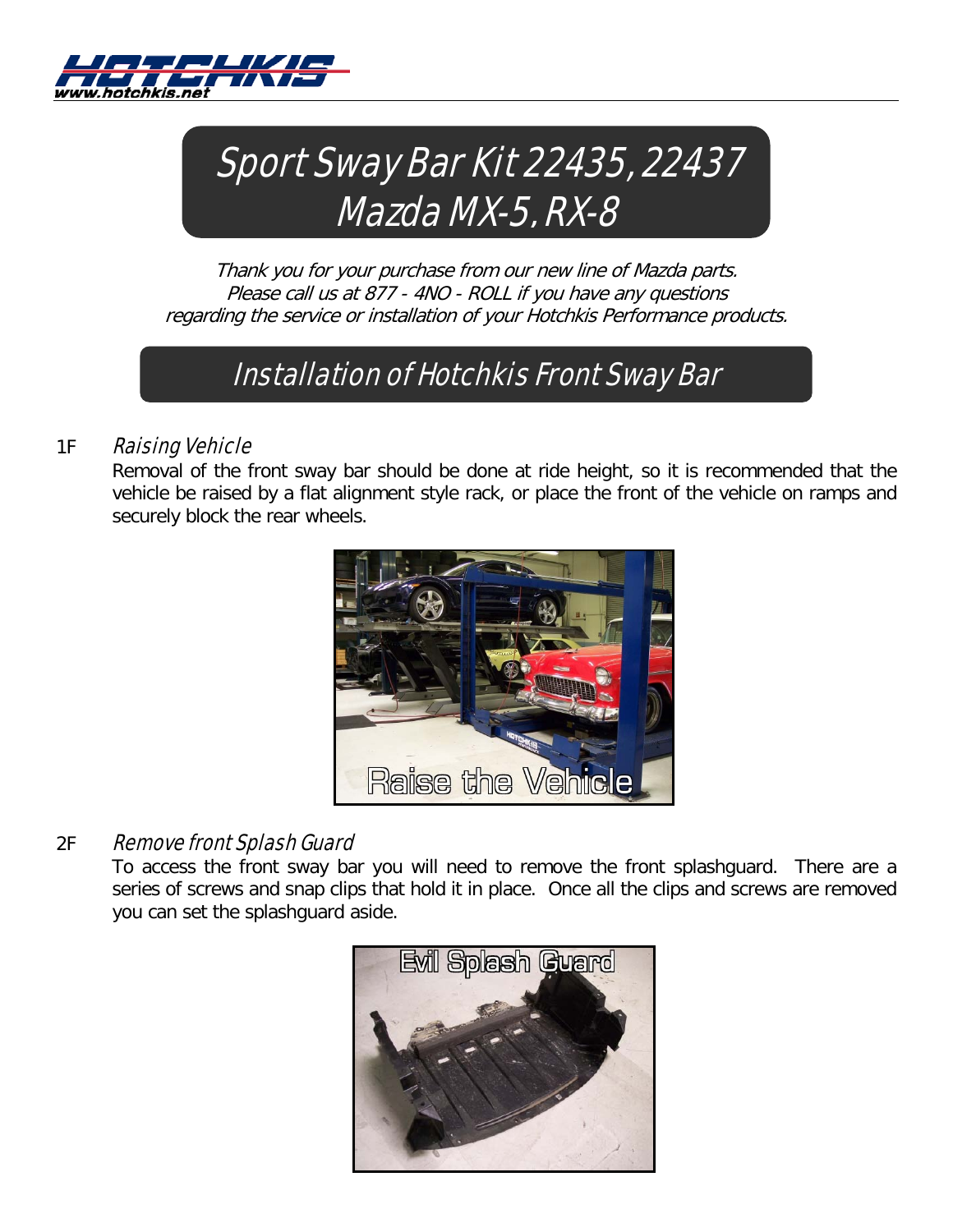

## 3F **Detach End Links**

Loosen and remove the lower end link nuts from both sides, and push links aside.



## 4F Disconnect Lower Radiator Supports

There are 2 mounting supports that position the radiator. Loosen and remove the 2 bolts per mount. The radiator is still supported by the upper mounts, so you need not worry about the radiator falling down.



# 5F Undo the Sway Bar Bushing Bracket Bolts

Loosen and remove the sway bar bushing bracket bolts. There are 2 per bracket. Once the bolts are removed, the bar should be loose from the vehicle.

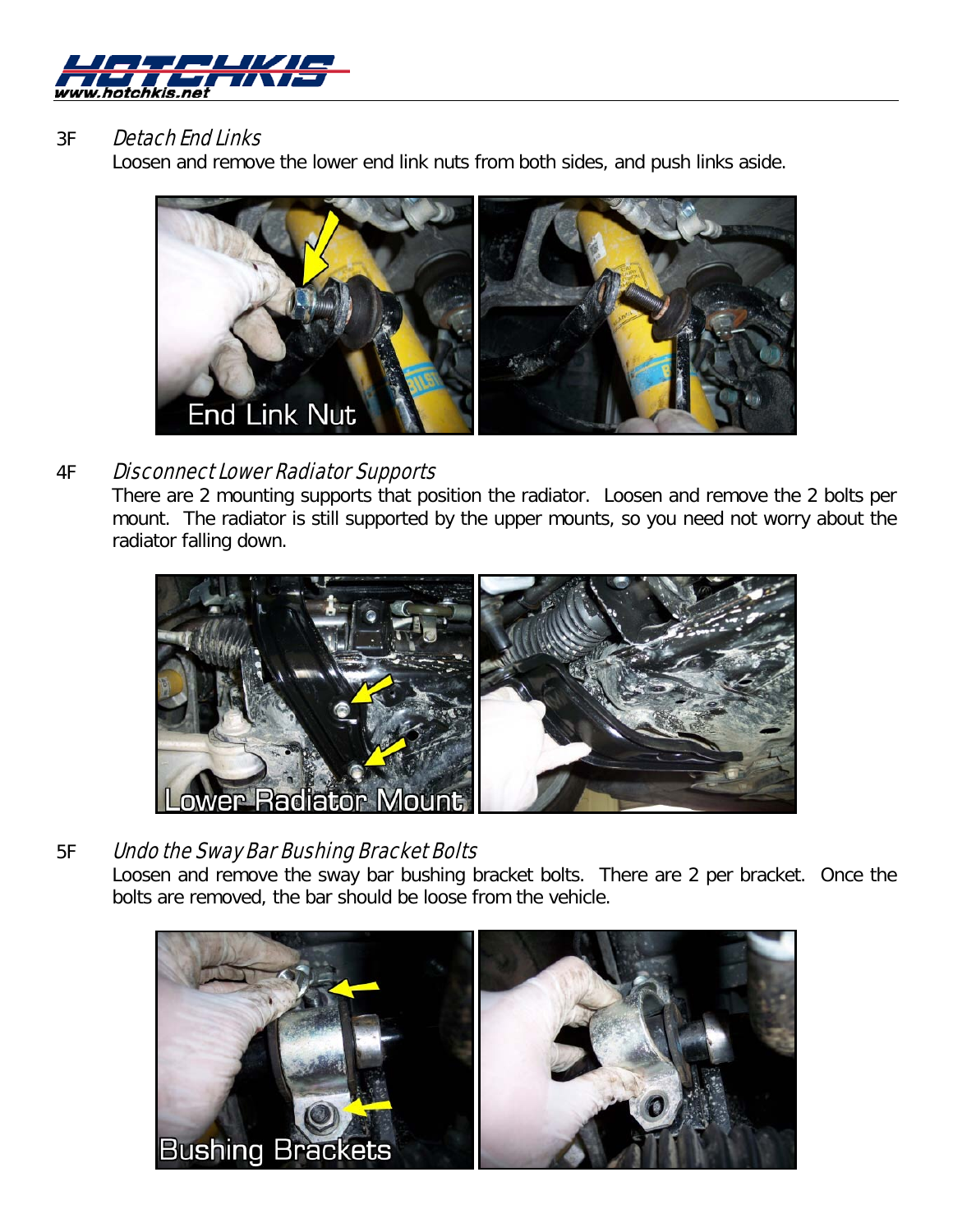

### 6F Remove the Front Sway Bar

It's a tight fit where the front bar is, so it will take some patience removing the sway bar. To ease removal, take off the bushings from the bar. It also helps raising the front of the vehicle slightly allowing the suspension to droop to gain more clearance. It's sort of a puzzle the way the bar comes out, but rest assured, it does come out fairly easily. One of your goals when tryin to get this darn thing out is to get the sway bar ends over the steering tie rods. Normally the bar is behind the tie rods, but to get them out you need to flip the bar ends over to the front. From that point you should be able to fish it out. Try to remember how the bar comes out, for this will be the same procedure getting the new Hotchkis bar in. Note: Some of the pictures below are of the Hotchkis bar. Pretend it's the stock bar.

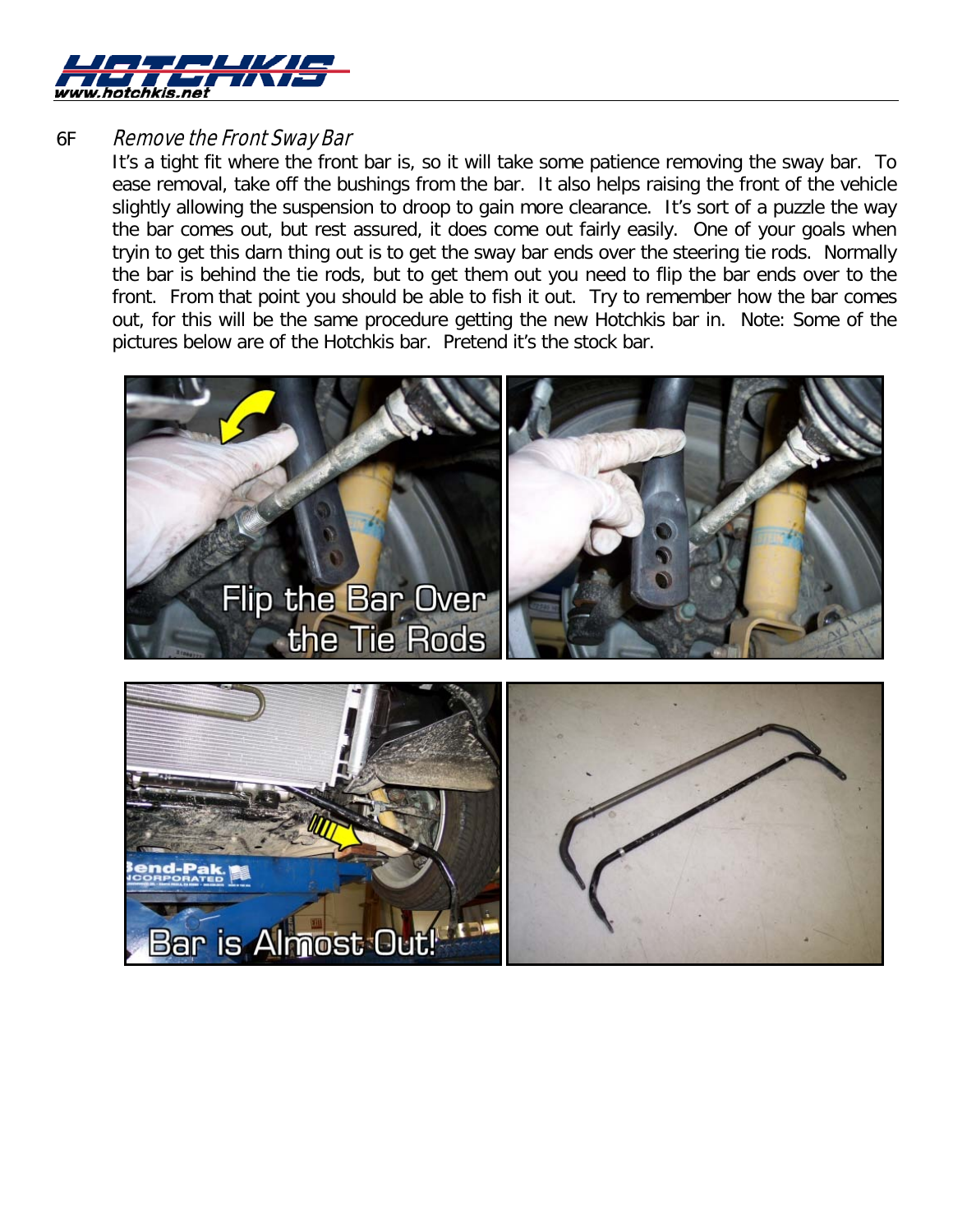

### **7F Reinstall New Hotchkis Bar**

Repeat steps 1F through 6F in reverse order. Your new Hotchkis bar uses new bushings and brackets. Use the supplied silicon grease to lube the inside surface of the bushings. Make sure to use thread lock compound on the subframe bushing bracket bolts and the end link nuts. Special Note: Due to the shape our bushing brackets, the ABS line bracket will need to be ground down to allow the Hotchkis bracket to sit flat. This is quite easy to do. You can use a file to grind down section in question. This will be necessary for both sides. Reuse the oem nuts for the Hotchkis installation. This sway bar is adjustable, so please refer to the following pictures to help you figure out the setup you desire.

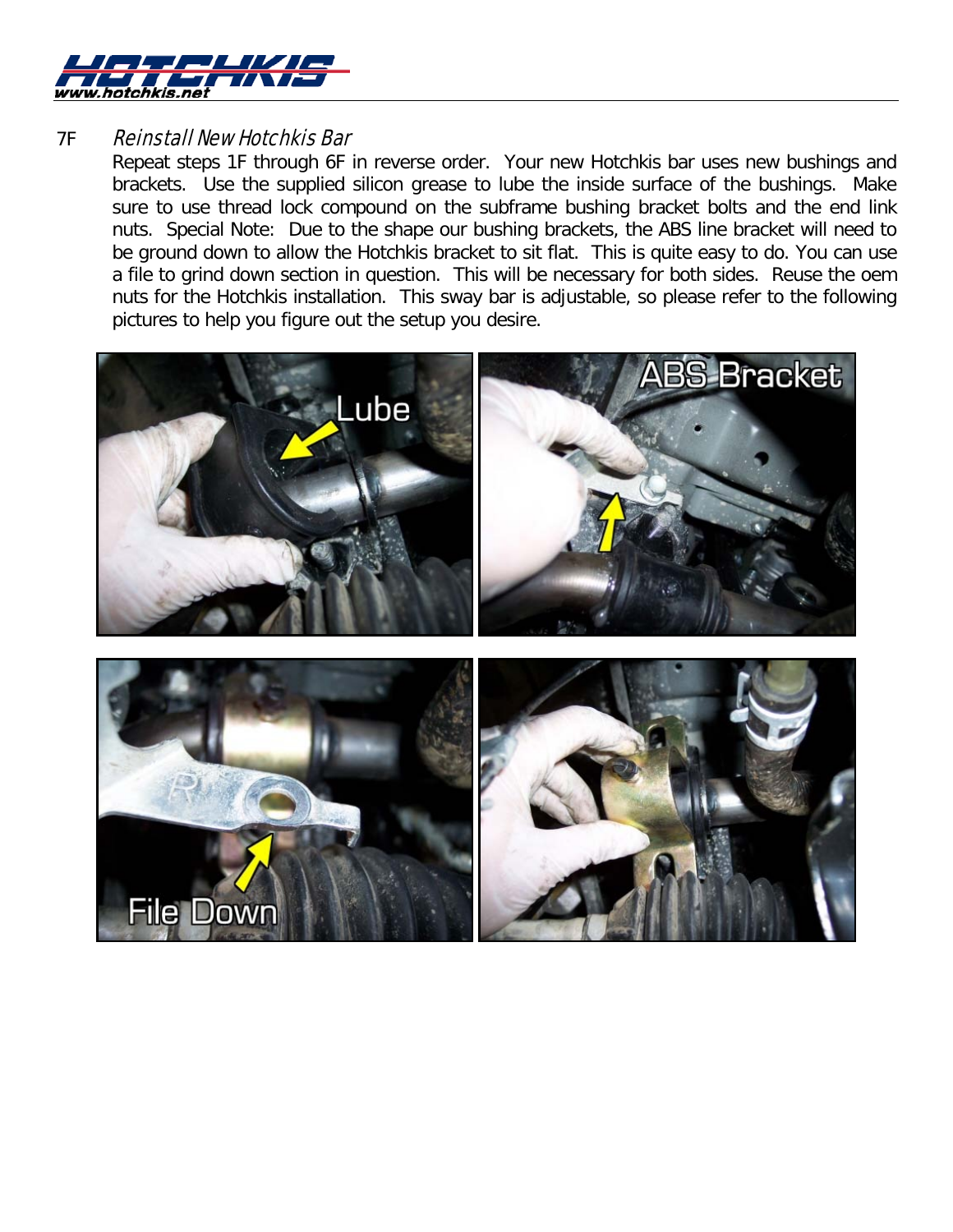



(Please ignore the hardware shown in the above picture)

# 8F Double Check Hardware

Make sure all hardware is fully tightened before driving the vehicle. Let's move to the rear sway bar.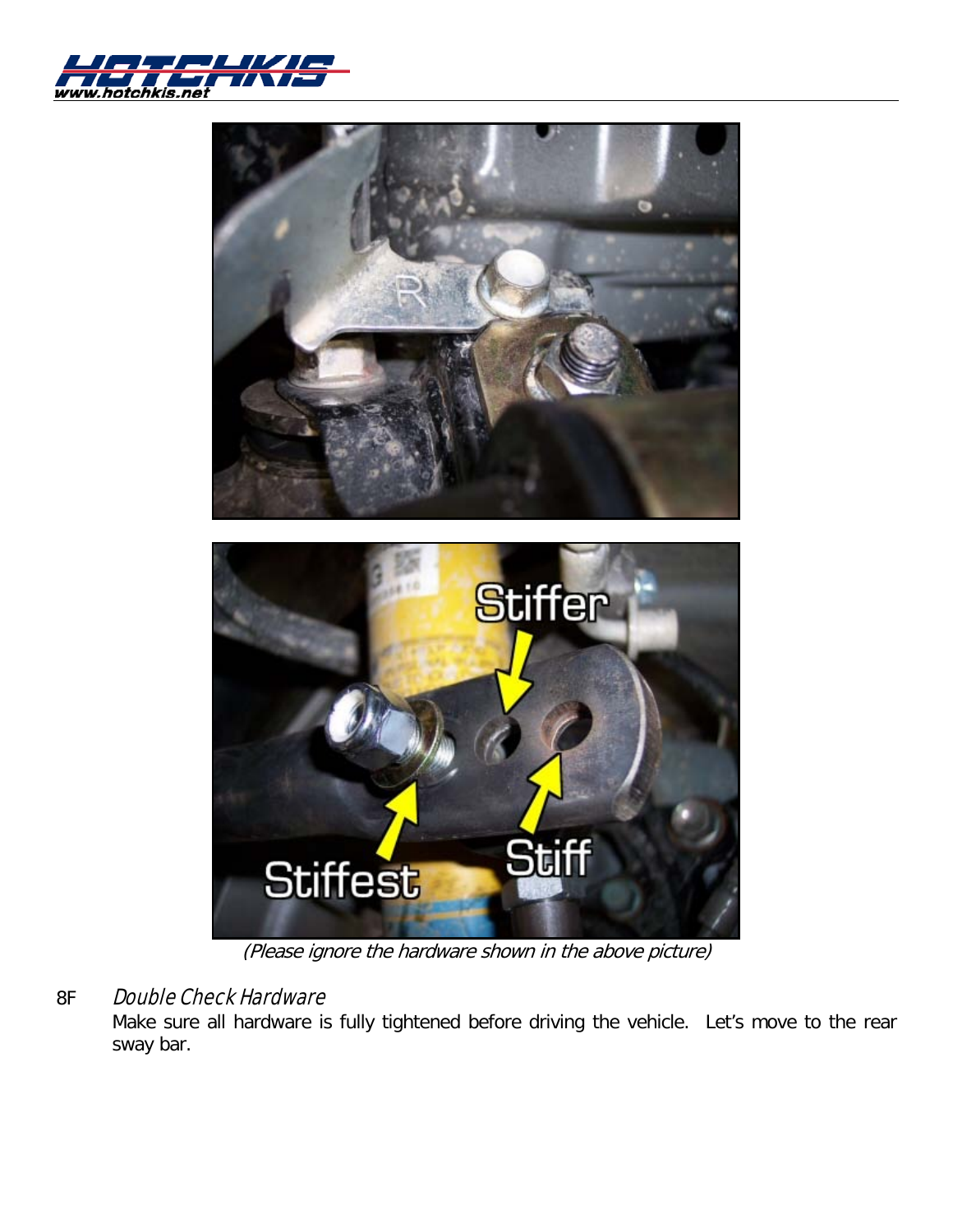

# Installation of Hotchkis Rear Sway Bar

### 1R **Raising Car**

Removal of the rear sway bar should be done at ride height, so it is recommended that the vehicle be raised by a flat alignment style rack, or place the rear of the vehicle on ramps and securely block the front wheels.



### 2R Detach End Links

Loosen and remove the lower end link nuts from both sides, and push links aside.

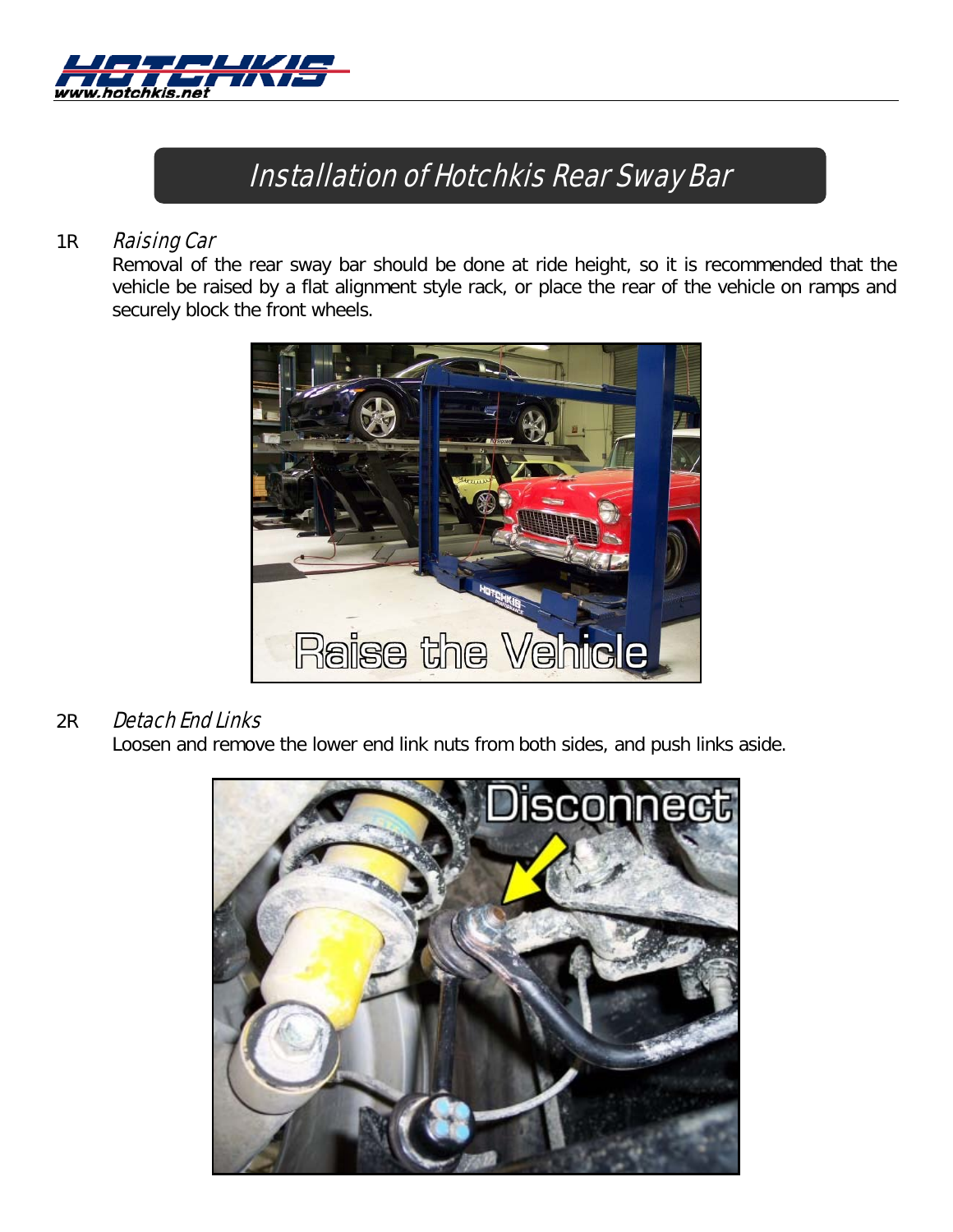

### 3R Undo the Sway Bar Bushing Bracket Bolts

Loosen and remove the sway bar bushing bracket bolts. There are 2 per bracket. Once the bolts are removed, the bar should be loose from the vehicle.



# 4R Reinstall New Hotchkis Bar

Repeat steps 1R through 3R in reverse order. Your new Hotchkis bar uses new bushings and brackets. Your kit comes with flat cut washers for the bushing bracket nuts. Install these washers before you install the OEM nuts. Use the supplied silicon grease to lube the inside surface of the bushings. Make sure to use thread lock compound on the subframe bushing bracket bolts and the end link nuts. You can adjust the stiffness of the rear sway bar based on which end link hole you use. The hole closest to the end of the bar is the softer setting and the hole furthest from the end is the stiffest setting.

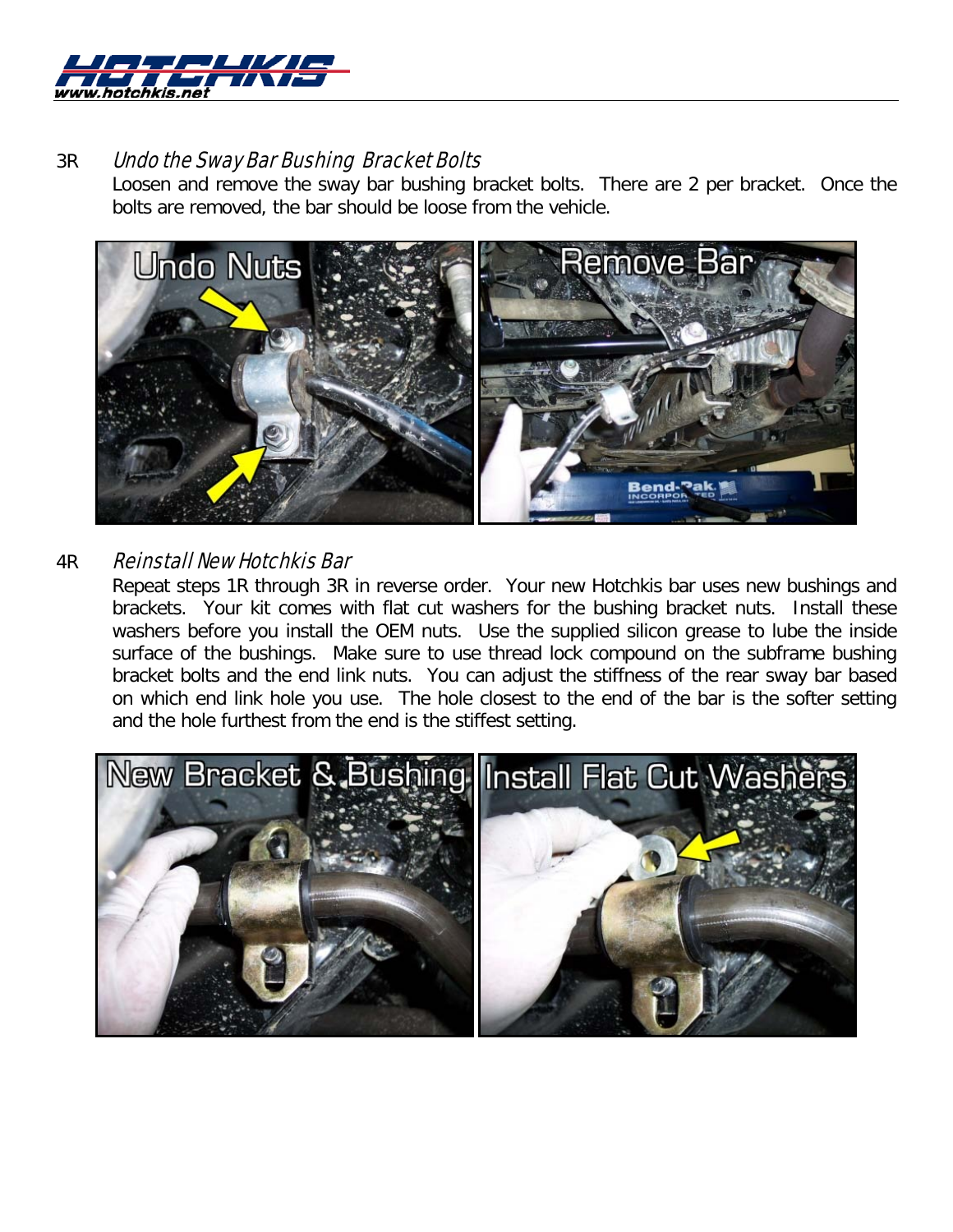



# 5R Double Check Hardware

Make sure all hardware is fully tightened before driving the vehicle. You are done with the installation. The vehicle does not require an alignment after this installation.

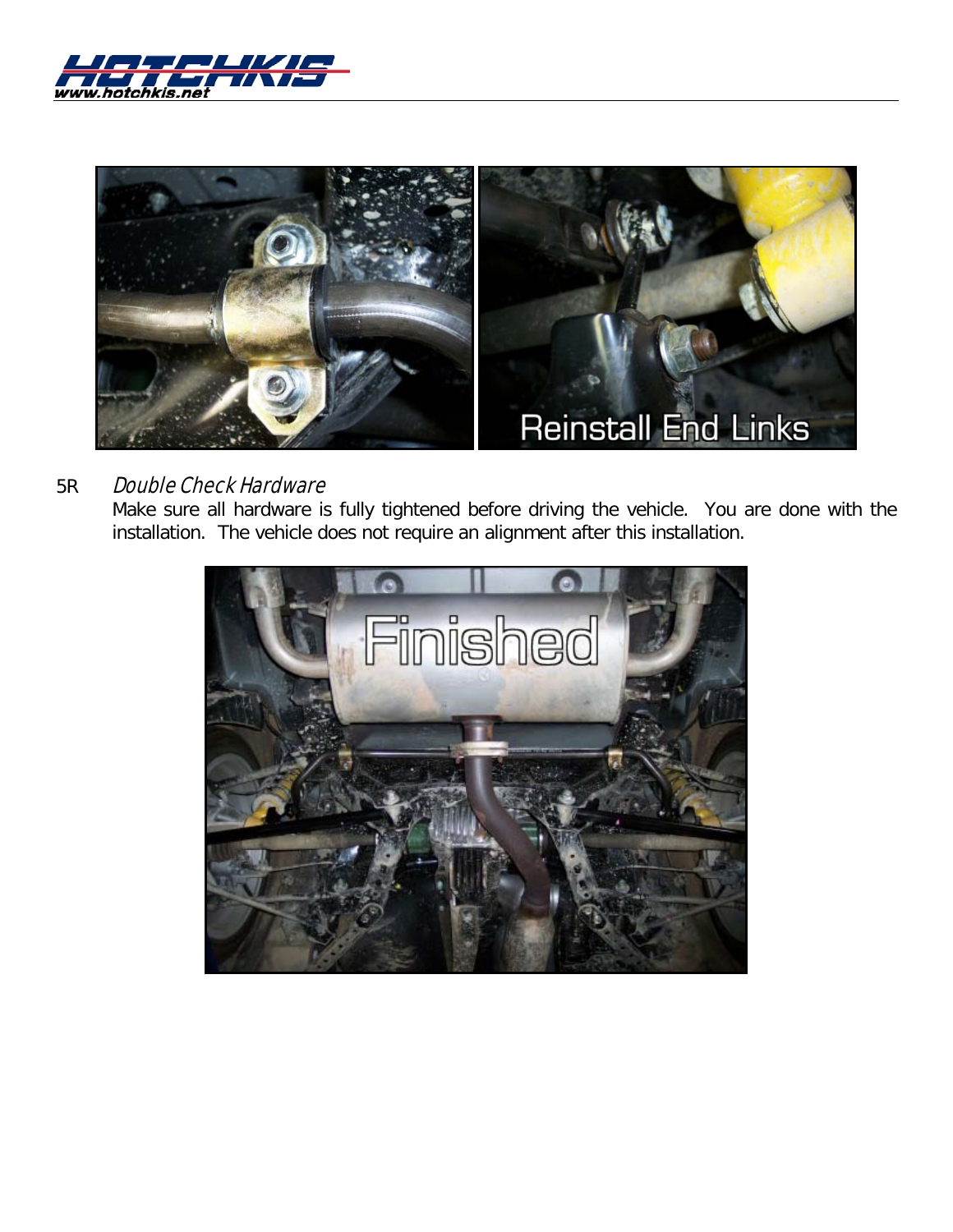

# **Hotchkis Performance LLC Return Policy & Limited Warranty**

**Effective December 1, 2010 all Hotchkis products must be registered to qualify for warranty at [www.hotchkis.net](http://www.hotchkis.net/) or via the mail-in warranty card, included with the product, within 30 days of the original purchase date.**

### **IMPORTANT: This warranty supersedes all other warranties included with this product.**

#### **Return Policy**

We want you to be completely satisfied with your Hotchkis Performance product. For products, presenting signs of shipping damage please contact the freight carrier immediately. All our products are guaranteed to be free from manufacturer's defects. If your order arrives with a manufacture defect, please contact our Customer Service Department at (562) 907-7757. You will be assigned a Returned Goods Authorization Number (RGA). The package you return must show the RGA on the outside of the package, include the original invoice and be shipped prepaid to our facility. The product has to be unused and in its original packaging materials. Exchanges or refunds made after 30 days will be subject to a 20% restocking charge**. If you purchased your Hotchkis Performance product from an authorized dealer, you are still covered by this return policy. All returns however, should be made to your dealer, not to Hotchkis Performance directly.**

#### **Limited Warranty**

Hotchkis Performance offers a Limited Warranty against defects in materials and workmanship for the term of 36 months (3 years) from the date of purchase of this product. This Warranty only applies to the original retail purchaser who retains ownership of the vehicle on which the product was originally installed. If the product is determined to be defective, Hotchkis Performance will repair, replace or refund the purchase price of the defective product at Hotchkis Performance's sole discretion, which shall fully satisfy and discharge any and all warranty claims. Any repaired or replaced product will be returned to the sender excluding the cost of freight. **Products must be registered to qualify for warranty at [www.hotchkis.net](http://www.hotchkis.net/) or via the mail-in warranty card, included with the product, within 30 days of the original purchase date.** 

#### **Exclusions from Warranty**

Items offered but not manufactured by Hotchkis Performance are warranted according to the manufacturer's terms and are not covered by this limited warranty. Hotchkis Performance shall not be responsible for any labor, removal, installation, re-installation or maintenance costs. This warranty does not cover the cosmetic finish or plating of any product or any normal wear and tear to any product including, but not limited to bushings, brackets, end-links, hardware, steering components, shocks or springs. In addition, this warranty does not apply to any products that have been:

- Improperly installed or installed by someone other than a qualified, licensed auto mechanic experienced in the installation and removal of suspension products;
- Improperly serviced, misused, or modified, altered or subjected to abuse, negligence, accident or collision;
- Installed in any vehicle that has been modified;
- Installed on any vehicle that has carried loads in excess of automobile manufacturer suggested weight limits; or
- Installed on any vehicle that has been subject to abnormal or excessive use, including rallying, racing, or racing-type activities or off-road use.

#### **Limitation of Warranty**

This limited warranty is the entire and only warranty for the products and may not be modified or supplemented by any other person or company in any form. Any description of the products, by anyone, is for the sole purpose of identifying them and is not part of the basis of the bargain, and does not constitute a warranty that the products will conform to that description. The statements of any salesperson do not constitute part of this limited warranty and cannot be relied upon as a warranty.

**THERE ARE NO WARRANTIES, EXPRESSED OR IMPLIED, INCLUDING ANY IMPLIED WARRANTIES OF MERCHANTABILITY OR FITNESS FOR A PARTICULAR PURPOSE, WHICH EXTEND BEYOND THE DESCRIPTION ON THE FACE HEREOF. ANY IMPLIED WARRANTIES ARE DISCLAIMED TO THE FULLEST EXTENT PERMITTED BY LAW. THIS WARRANTY DOES NOT COVER CONSEQUENTIAL DAMAGES, LOSS OF TIME OR REVENUES, INCONVENIENCE, LOSS OF USE OF THE VEHICLE,**